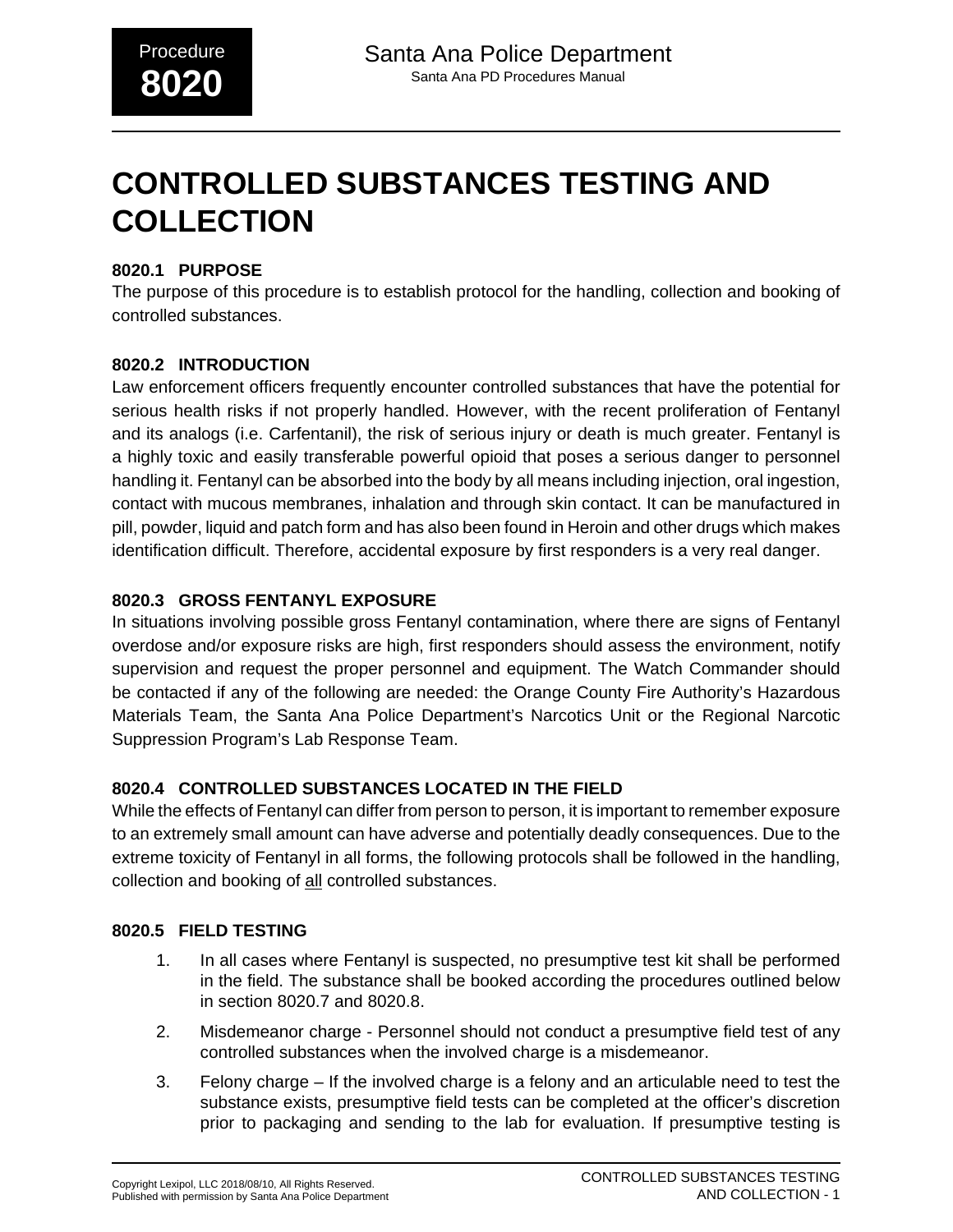## CONTROLLED SUBSTANCES TESTING AND COLLECTION

deemed necessary, **personnel are strongly encouraged to conduct the field testing with a partner present.**

#### **8020.6 COLLECTION/HANDLING PROCEDURES**

- 1. Communicate with other first responders and emergency personnel when an unknown substance is present.
- 2. When possible, all controlled substances should be collected with two officers present. Nasal Naloxone should be readily available.
- 3. The handling officer should don PPE, consisting of a minimum of two (2) pair of nitrile gloves, face mask (N95) and eye protection.

#### **8020.7 PACKAGING PROCEDURES**

- 1. All narcotics and other unknown substances will be packaged in a sealed, clear plastic ziploc baggie, which shall then be placed in a second, sealed Ziploc baggie (or clear plastic heat sealed bags of appropriate size). The evidence should then be placed into an Evidence envelope and sealed.
	- A. Exception: Plant material will mold in plastic and therefore can be placed in paper bags and/or envelopes.)
- 2. When removing PPE, pull off the outer set of gloves before touching anything else. Once the outer gloves are off, you can then remove the rest of your PPE, removing the second set of gloves last.
- 3. All PPE utilized during the collection of any suspected controlled substances shall be placed into the first responder red disposal bag (included in testing kit), tied up and disposed of at the police department.
	- A. Exception: If the controlled substance is suspected to be Fentanyl or if any of the controlled substance comes into contact with the PPE, place PPE into a red disposal bag and dispose of in the biohazard disposal bin located in the dry locker.
- 4. All suspected controlled substances shall be packaged in the field prior to transportation to the department to minimize the risk of exposure.
- 5. All controlled substances shall be transported in vehicle trunks or in the rear cargo area of SUV's.
- 6. Any substance believed to contain Fentanyl shall be immediately booked into evidence and a large neon sticker "Fentanyl Suspected" attached to the package.
	- A. In addition to the primary package, evidence suspected to be Fentanyl (or a similar toxic substance) must be contained in a least two plastic bags.
	- B. If Fentanyl or a similar toxic substance is suspected, it must be noted on the WRCS evidence request and documented on the evidence whenever possible
- 7. All large item cases of 400 grams or more, including kilos, must be in plastic ziplocs or heat seal bags prior to placement in boxes or paper bags.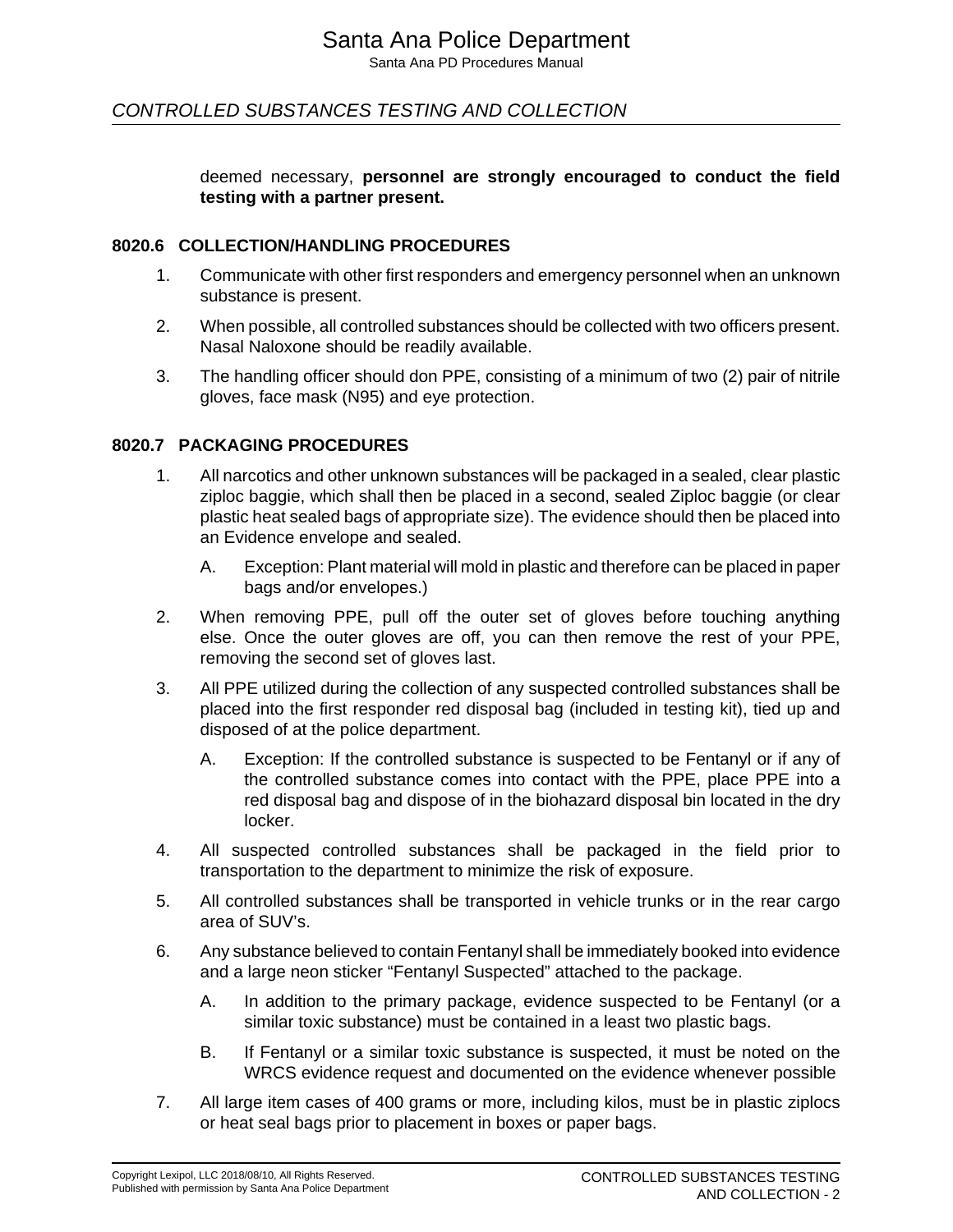Santa Ana PD Procedures Manual

## CONTROLLED SUBSTANCES TESTING AND COLLECTION

#### **8020.8 EXPOSURE PROCEDURES**

- 1. Exposure: Fentanyl can be ingested orally or inhaled through the nose. It can also be absorbed through the skin or eyes.
- 2. Symptoms: The onset of overdose symptoms due to Fentanyl exposure usually occurs within minutes. Symptoms include respiratory depression, drowsiness, sedation, disorientation, pinpoint pupils, skin rash and clammy skin.
- 3. Immediate Action: If exposure occurs move exposed individual from the contaminated environment (fresh air), call EMS, and immediately wash the exposed area of the individual with soap and water.
- 4. Medical Intervention: Seek medical attention and monitor victim. Be prepared to administer nasal Naloxone. If the exposed individual exhibits overdose symptoms, immediately administer nasal Naloxone which is proven to be effective in counteracting Fentanyl exposure. Be prepared to administer additional doses of nasal Naloxone every 2-3 minutes and perform CPR if necessary until EMS arrives or until the victim is breathing on their own for at least 15 minutes.
- 5. If you believe you have been exposed to Fentanyl, notify your supervisor immediately.

#### **8020.9 EXAMPLES OF FENTANYL**



## **8020.10 FILING PROCEDURES**

The following procedures need to be followed to ensure these cases are filed by the District Attorney's Office:

## 8020.10.1 MISDEMEANOR VIOLATIONS - CITATIONS AND BOOKINGS

The OC District Attorney's Office has provided guidance in the following area:

If the officer is unable to determine the exact type of controlled substance (i.e. Methamphetamine or Cocaine) being collected, list both violations on the citation. The assigned Deputy District Attorney can amend the complaint after the forensic analysis has been completed.

- 1. Document your observations and provide a detailed description of the suspected narcotic (shape/appearance/obvious strong odor emitting from a distance)
- 2. Record any admission of the substance being a narcotic by the suspect or any witness
- 3. List your training and experience related to narcotics
- 4. If the arresting officer has limited training and experience, another officer with more experience should identify the substance